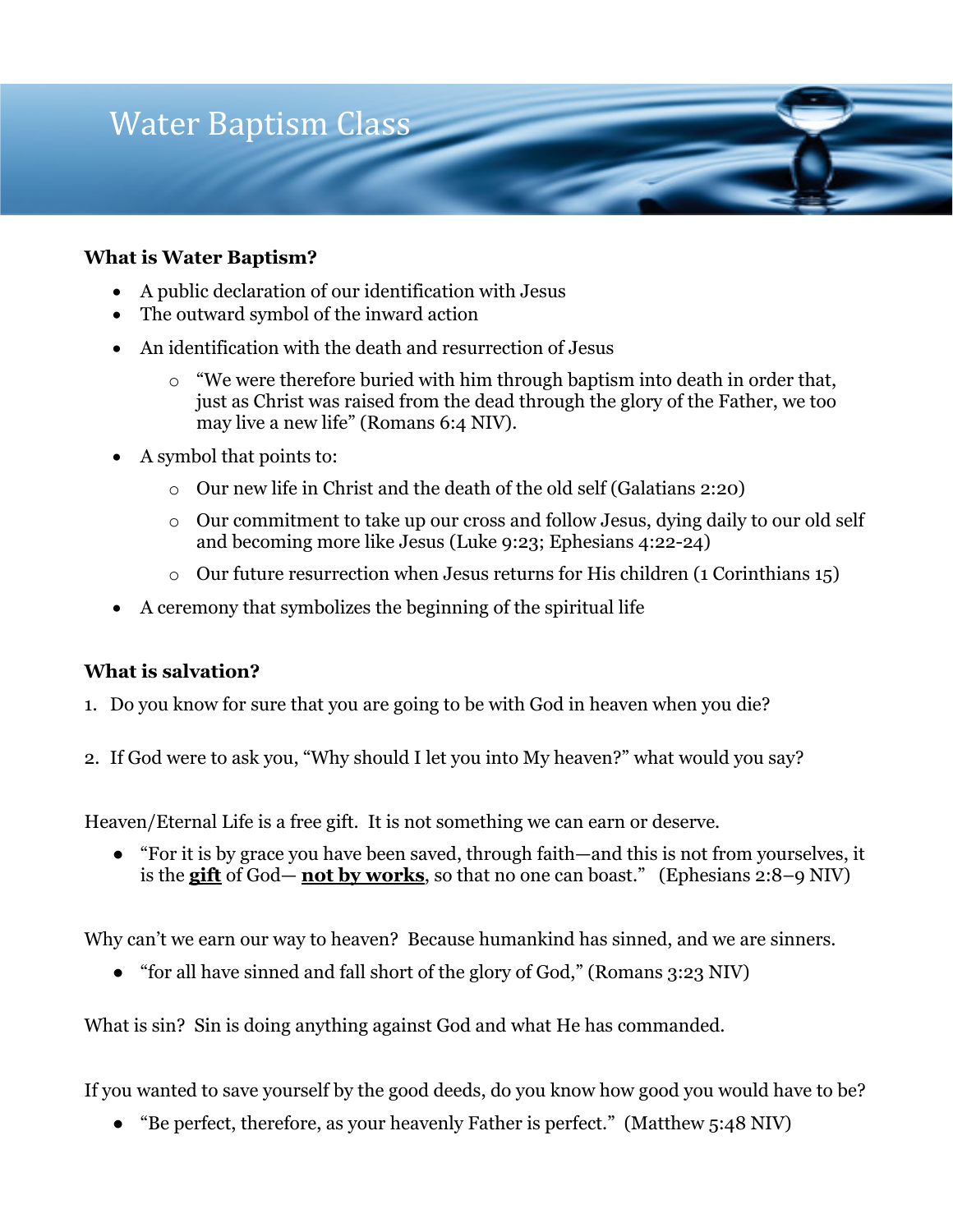Despite this, God is merciful.

- $\bullet$  "God is love." (1 John 4:8 NIV)
- "I have loved you with an everlasting love; I have drawn you with loving-kindness." (Jeremiah 31:3 NIV)

But God is also just.

• "Yet he does not leave the guilty unpunished;" (Exodus 34:7 NIV)

So, we have a problem. But God sent His Son, Jesus, into this world to fix this problem for us.

Who is Jesus? He is the Infinite God-Man.

● "In the beginning was the Word, and the Word was with God, and the Word was God… The Word became flesh and made his dwelling among us." (John 1:1, 14 NIV)

What did Jesus do? He died on the cross to pay the penalty for our sins and rose from the grave to purchase a place in heaven for us.

● "We all, like sheep, have gone astray, each of us has turned to his own way; and the LORD has laid on him the iniquity of us all." (Isaiah 53:6 NIV)

This eternal life is a free gift, and it is received by FAITH. Saving faith is not mere head knowledge, nor is it a temporal thing.

Saving faith is trusting in Jesus Christ alone for eternal life. It means resting upon Christ alone and what He has done rather than what you have done to get into heaven.

- "Believe in the Lord Jesus, and you will be saved" (Acts 16:31 NIV)
- "That if you confess with your mouth, "Jesus is Lord," and believe in your heart that God raised him from the dead, you will be saved. For it is with your heart that you believe and are justified, and it is with your mouth that you confess and are saved." (Romans 10:9–10 NIV)

What are we saved from, and what are we saved to?

• Eternal life begins now (John 17:3)

What does this mean for the future? What does this mean for today?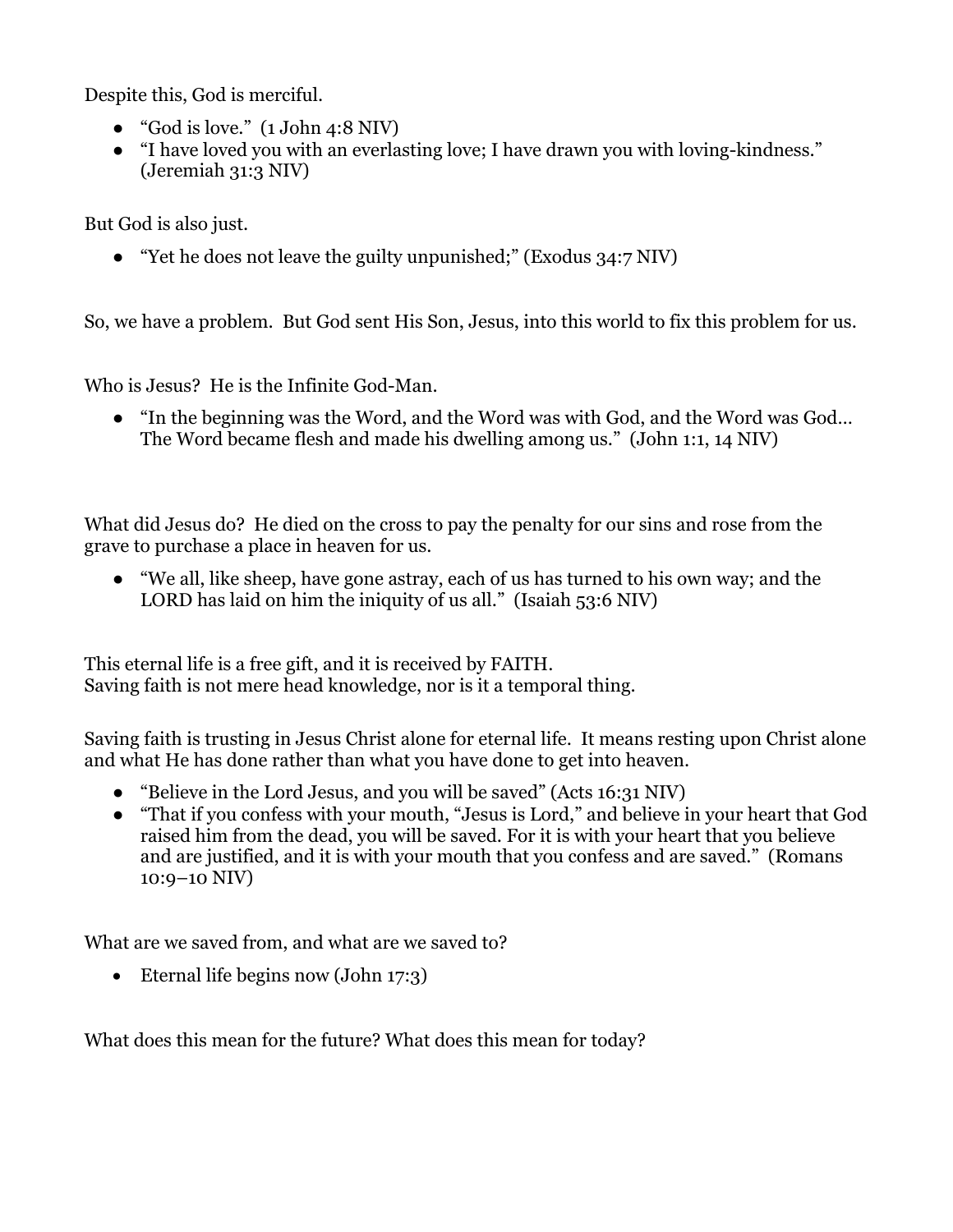## **Why Be Water Baptized?**<sup>1</sup>

- "Whoever believes and is baptized will be saved, but whoever does not believe will be condemned." (Mark 16:16 NIV)
- "Peter replied, "Repent and be baptized, every one of you, in the name of Jesus Christ for the forgiveness of your sins. And you will receive the gift of the Holy Spirit." (Acts 2:38 NIV)
- "Then Jesus came to them and said, "All authority in heaven and on earth has been given to me. Therefore, go and make disciples of all nations, baptizing them in the name of the Father and of the Son and of the Holy Spirit, and teaching them to obey everything I have commanded you. And surely, I am with you always, to the very end of the age."" (Matthew 28:18–20 NIV)
- Acts 8:26-39.

We are baptized because Jesus commanded us to be, and because it is the next step in our journey of faith.

# **Practically speaking, what do I need to do?**

- Write out your testimony and send it to me in an email. Use the testimony worksheet to help you write your testimony. You will be able to read your final testimony on a teleprompter while your testimony is filmed, so no need to memorize it.
- Come next week prepared to share your testimony with the class. After we confirm your testimony is ready, we will schedule a time for you to come record it with our media team.
- Choose a traditional Christian song you would like to have played while you are getting baptized. (I will provide a list you can choose from.)
- Baptisms are held during our Sunday morning services. After your testimony is ready, we will schedule a date for your baptism.
- Please be at the church 30 minutes prior to the service you're being baptized in.
- Email me at pastorben@calvarychristian.church or call me at 781-592-4722 if you have questions or are stuck writing your testimony.

<sup>&</sup>lt;sup>1</sup>If you are currently living with someone and you are not married or you find yourself trapped in a pattern of sin, please speak with Pastor Ben after the class.